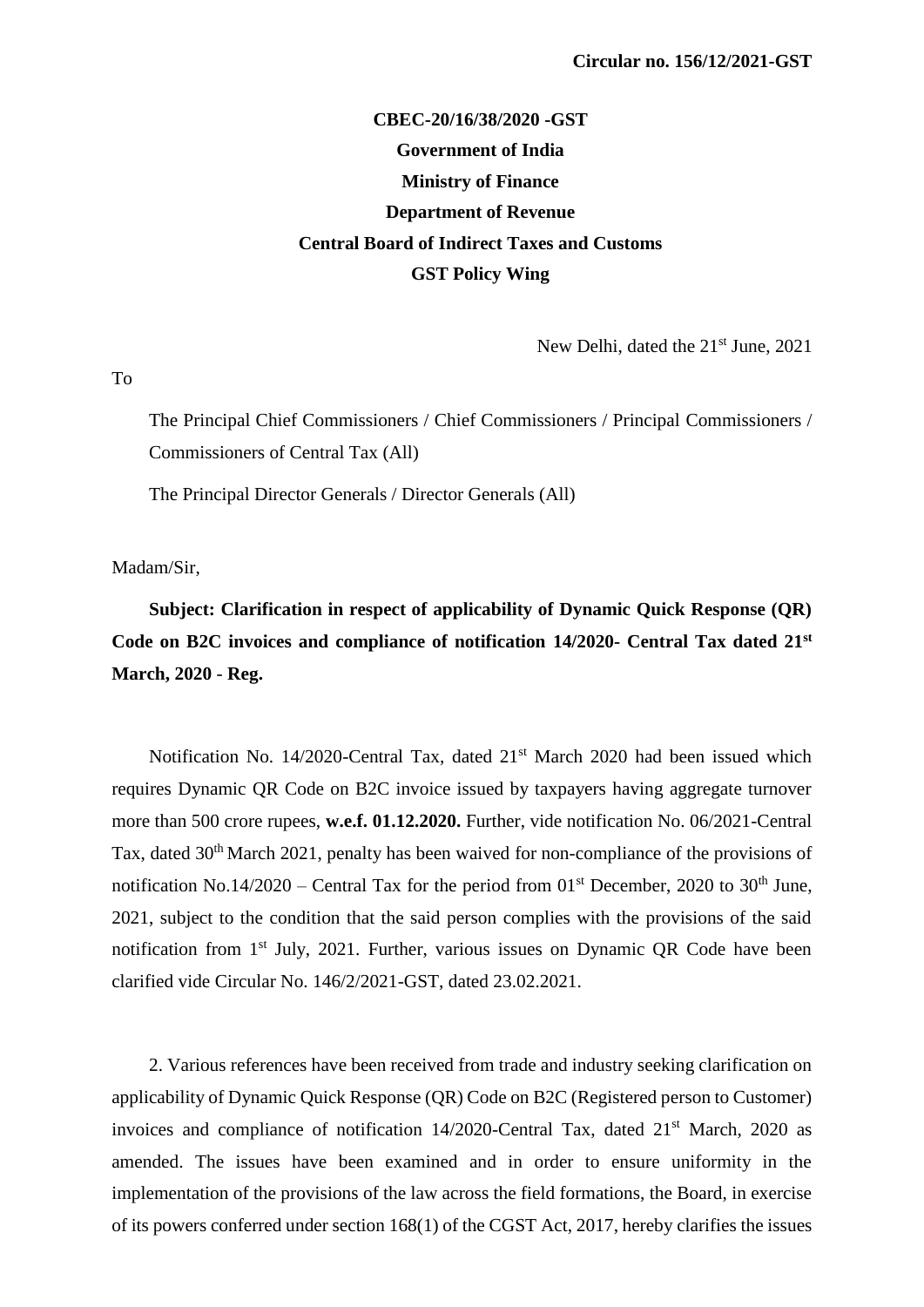| 1. | Whether Dynamic QR Code is to be         | Any person, who has obtained a Unique       |
|----|------------------------------------------|---------------------------------------------|
|    | provided on an invoice, issued to a      | Identity Number (UIN) as per the            |
|    | person, who has obtained a Unique        | provisions of Sub-Section 9 of Section 25   |
|    | Identity Number as per the provisions    | of CGST Act 2017, is not a "registered      |
|    | of Sub-Section 9 of Section 25 of        | person" as per the definition of registered |
|    | CGST Act 2017?                           | person provided in section $2(94)$ of the   |
|    |                                          | CGST Act 2017. Therefore, any invoice,      |
|    |                                          | issued to such person having a UIN, shall   |
|    |                                          | be considered as invoice issued for a B2C   |
|    |                                          | supply and shall be required to comply      |
|    |                                          | with the requirement of Dynamic QR          |
|    |                                          | Code.                                       |
| 2. | UPI ID is linked to the bank account of  | Given that UPI ID is linked to a specific   |
|    | the payee/ person collecting money.      | bank account of the payee/ person           |
|    | Whether bank account and IFSC            | collecting money, separate details of bank  |
|    | details also need to be provided         | account and IFSC may not be provided in     |
|    | separately in the Dynamic QR Code        | the Dynamic QR Code.                        |
|    | along with UPI ID?                       |                                             |
| 3. | In cases where the payment is collected  | Yes. In such cases where the payment is     |
|    | by some person other than the supplier   | collected by some person, authorized by     |
|    | (ECO or any other person authorized      | the supplier on his/her behalf, the UPI ID  |
|    | by the supplier on his/ her behalf),     | of such person may be provided in the       |
|    | whether in such cases, in place of UPI   | Dynamic QR Code, instead of UPI ID of       |
|    | ID of the supplier, the UPI ID of such   | the supplier.                               |
|    | person, who is authorized to collect the |                                             |
|    | payment on behalf of the supplier, may   |                                             |
|    | be provided?                             |                                             |
|    |                                          |                                             |
| 4. | In cases, where receiver of services is  | No. Wherever an invoice is issued to a      |
|    | located outside India, and payment is    | recipient located outside India, for supply |
|    | being received by the supplier of        | of services, for which the place of supply  |
|    | services in foreign exchange, through    | is in India, as per the provisions of IGST  |
|    | RBI approved modes of payment, but       | Act 2017, and the payment is received by    |
|    |                                          |                                             |

in the table below: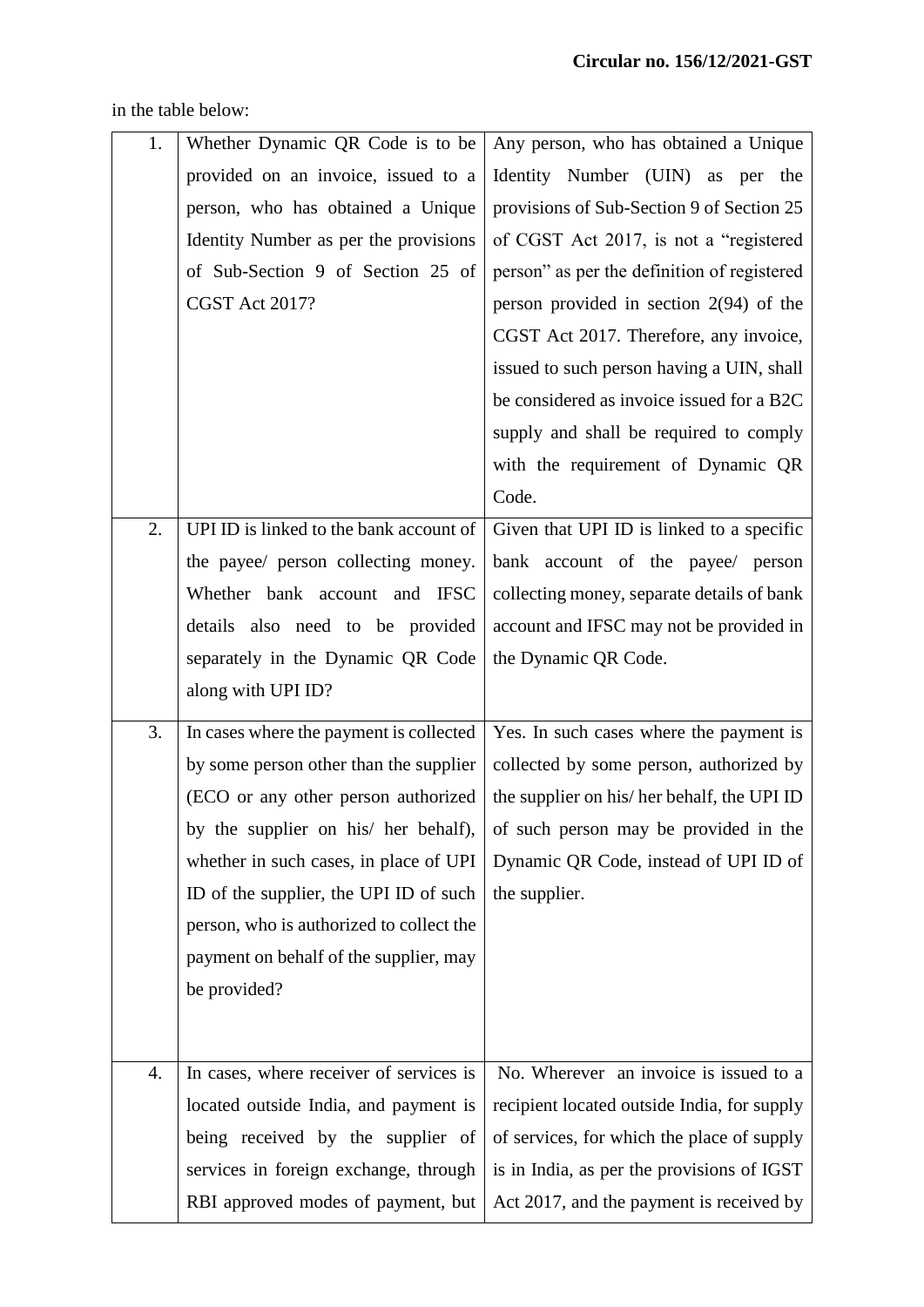|    | as per provisions of the IGST Act         | the supplier in foreign currency, through   |
|----|-------------------------------------------|---------------------------------------------|
|    | 2017, the place of supply of such         | RBI approved mediums, such invoice          |
|    | services is in India, then such supply of | may be issued without having a Dynamic      |
|    | services is not considered as export of   | QR Code, as such dynamic QR code            |
|    | services as per the IGST Act 2017;        | cannot be used by the recipient located     |
|    | whether in such cases, the Dynamic        | outside India for making payment to the     |
|    | QR Code is required on the invoice        | supplier.                                   |
|    | issued, for such supply of services, to   |                                             |
|    | such recipient located outside India?     |                                             |
| 5. | In some instances of retail sales over    | In such cases, where the invoice number     |
|    | the counter, the payment from the         | is not available at the time of digital     |
|    | customer in received on the payment       | display of dynamic QR code in case of       |
|    | counter by displaying dynamic QR          | over the counter sales and the invoice      |
|    | code on digital display, whereas the      | number and invoices are generated after     |
|    | invoice, along with invoice number, is    | receipt of payment, the unique order ID/    |
|    | generated on the processing system        | unique sales reference number, which is     |
|    | being used by supplier/ merchant after    | uniquely linked to the invoice issued for   |
|    | receiving the payment. In such cases, it  | the said transaction, may be provided in    |
|    | may not be possible for the merchant/     | the Dynamic QR Code for digital display,    |
|    | supplier to provide details of invoice    | as long as the details of such unique order |
|    | number in the dynamic QR code             | ID/ sales reference number linkage with     |
|    | displayed to the customer on payment      | the invoice are available on the processing |
|    | counter. However, each transaction i.e.   | system of the merchant/supplier and the     |
|    | receipt of payment from a customer is     | cross reference of such payment along       |
|    | having a unique Order ID/ sales           | with unique order ID/ sales reference       |
|    | reference number, which is linked with    | number are also provided on the invoice.    |
|    | the invoice for the said transaction.     |                                             |
|    | Whether in such cases, the order ID/      |                                             |
|    | reference number of such transaction      |                                             |
|    | can be provided in the dynamic QR         |                                             |
|    | code displayed digitally, instead of      |                                             |
|    | invoice number.                           |                                             |
| 6. | When part-payment has already been        | The purpose of dynamic QR Code is to        |
|    | received by the merchant/ supplier,       | enable the recipient/customer to scan and   |
|    |                                           |                                             |